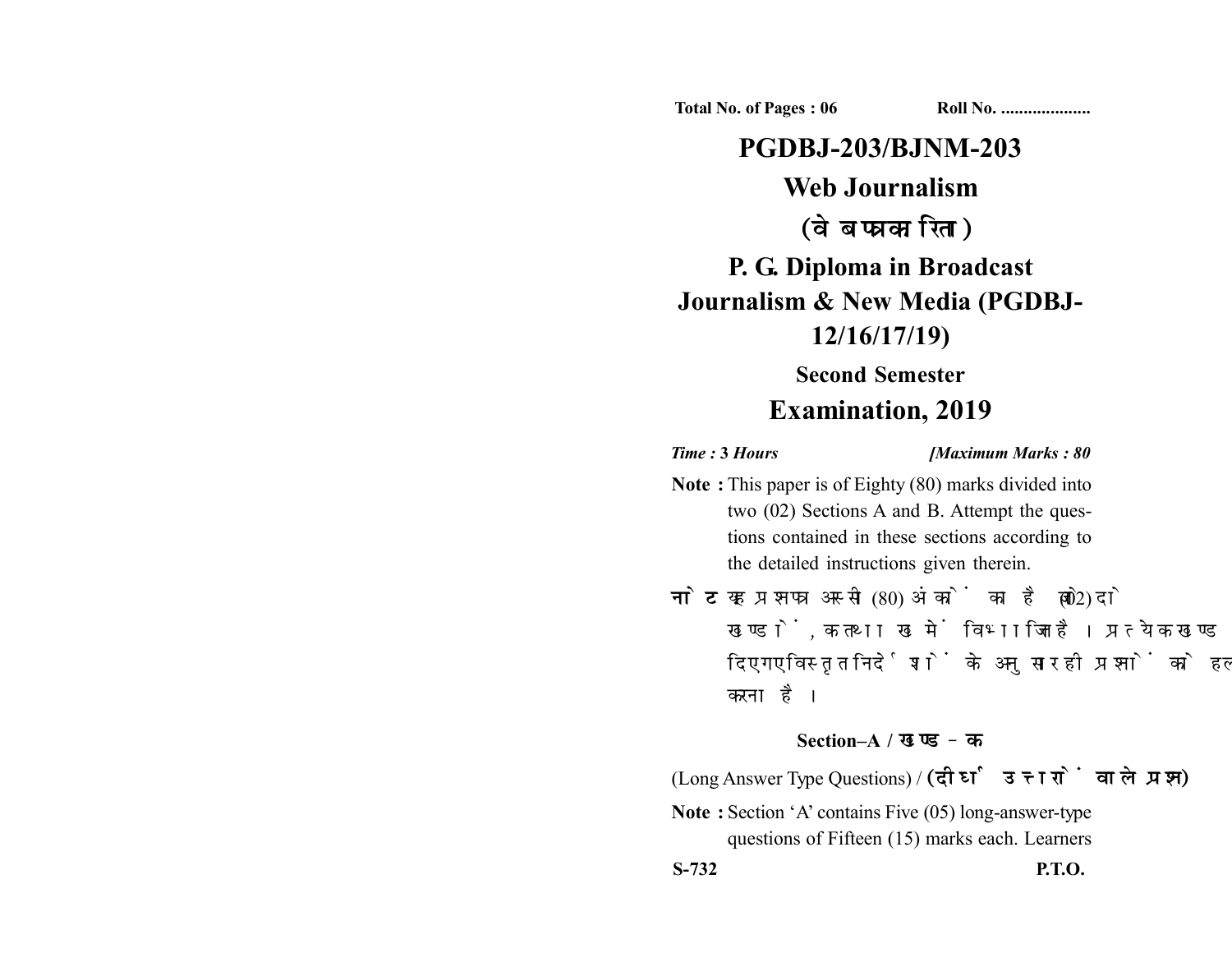3. How Bitcoin can be a revolutionary tool for modern economics? What are the merits and demerits of Bitcoin?

आधुनिक अर्थव्यवस्था के लिए बिटकॉइन एक क्रांतिकारी उपकरण कैसे हो सकता है? बिटकॉइन के गुण और अवगुण क्या हैं?

4. What are the legal aspects of data protection under cloud computing?

क्लाउड कम्प्यूटिंग के तहत डेटा सुरक्षा के कानूनी पहलु क्या हैं?

5. How does social media influence the economy? Explain.

सोशल मीडिया अर्थव्यवस्था को कैसे प्रभावित करता है? समझाइये।

#### **Section–B /**

(Short-Answer-Type Questions) / (लघु उत्तरों वाले प्रश्न)

- **Note :** Section 'B' contains Eight (08) short-answertype questions of Seven (07) marks each. Learners are required to answer any Five (05) questions only. **(5×7=35)**
- नोट: खण्ड'ख' में आठ (08) लघु उत्तरों वाले प्रश्न दिये गये हैं, प्रत्येक प्रश्न के लिए सात (07) अंक निर्धारित

**S-732 P.T.O. S-732**

हैं। शिक्षार्थियों को इनमें से केवल पाँच (05) प्रश्नों के उत्तर देने हैं।

1. Is blogging socially significant? Explain.

क्या ब्लॉगिंग सामाजिक रूप से महत्वपर्ण है? बताएँ।

2. Do you think blogs can generate revenue? Explain three strategies which can be used for commercial or not for profit blogs.

क्या आपको लगता है कि ब्लॉग राजस्व उत्पन्न कर सकते हैं? तीन रणनीतियों की व्याख्या करें जो कि लाभकारी/अलाभकारी ब्लॉग के लिए उपयोग की जा सकती है।

3. Do you think Facebook commentators are journalists? Explain. क्या आपको लगता है कि फेसबुक पर टिप्पणी करने

वाले पत्रकार हैं? समझाइये।

- 4. What is Convergent Journalism? Elaborate. कंवर्जेंट पत्रकारिता क्या है? समझाइये।
- 5. Describe the basic features of online journalism.

ऑनलाइन पत्रकारिता की मुख्य विशेषताएँ बताइये।